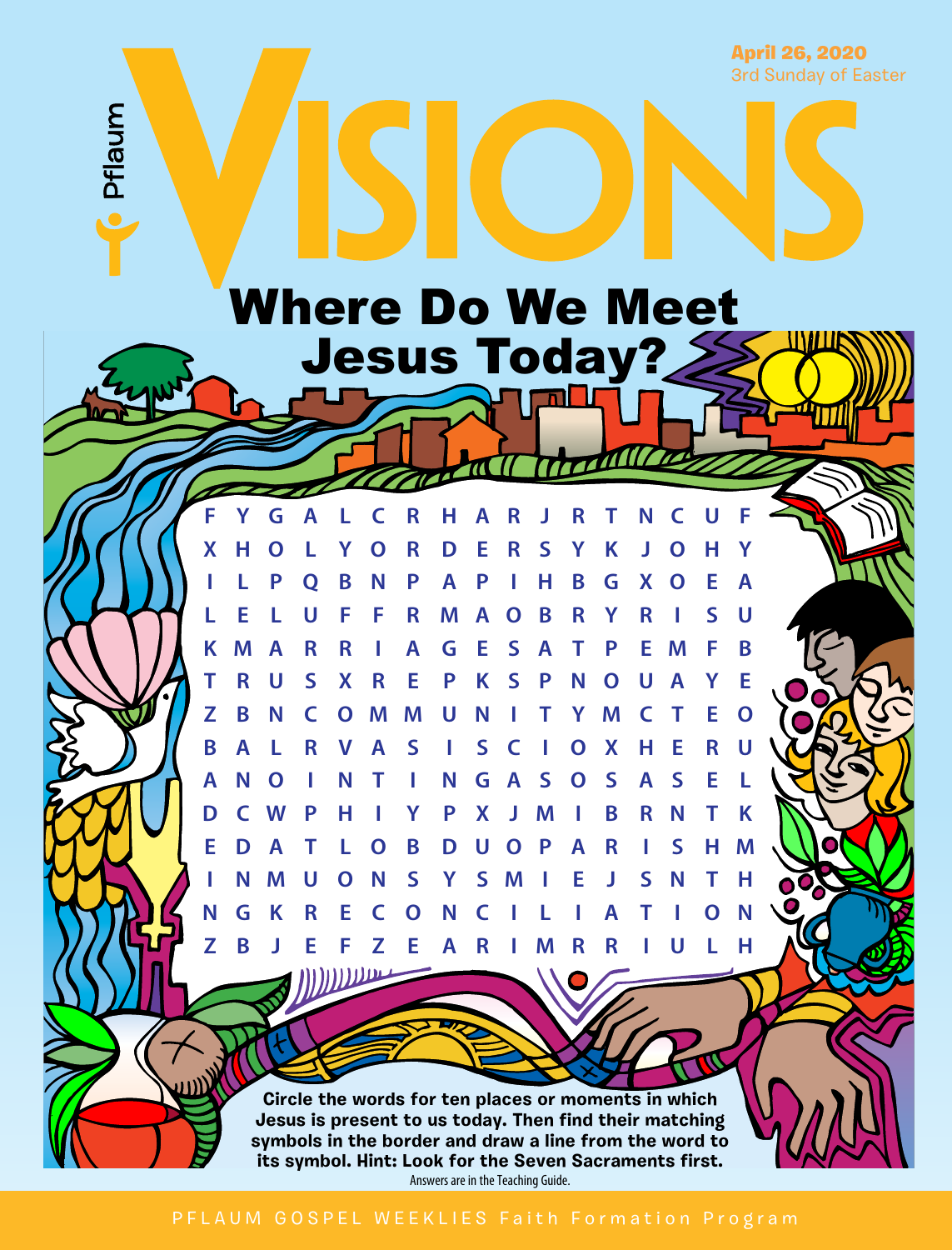# **With God** Taking a Walk

**As the number of people suffering from depression, addiction, and suicidal thoughts increases, one group of teens took to the streets last summer** 

**to help.** Setting out on the morning of August 21 from St. Mary of the Assumption Church in Augusta, Maine, eleven teenagers walked seventy miles over four days. Their intent was to pray and raise awareness for people who have been affected by these struggles. It was the second year in a row that the teens made the long pilgrimage.

"The prayer and sacrifice we are offering are ways to reach those who have been affected," says Patrick Carter, who walked and helped organize the event. "Especially for people who haven't told anyone about their depression or suicidal thoughts,



we ask God to give them the grace to seek help."

The group carried a distinctive flag that bears a scallop shell (the traditional pilgrimage symbol) in purple and teal (colors associated with suicide awareness). As they walked, the pilgrims attracted the attention of passing cars and even the news media as they prayed the Rosary, the Chaplet of Divine Mercy, and the Divine Office for those who are suffering and for the souls of those who have died from suicide.

#### **"Going down the road, there were so many honks and waves from the public," Patrick says.**

"It was great." In addition to interview requests from the local media, many people stopped and asked questions. "They were all really supportive because most of them know people who suffer from depression or who have committed suicide, so it hit home for them."

Patrick says that he and the other pilgrims are not trained in treating or talking people through these issues. "We are here to pray that God will give people the grace to seek out help. And there's plenty of help out there—counselors, groups, and much more. The amount of effort it takes to seek help is staggering, and without God, it



would be really, really hard," he said.

The idea for the pilgrimage began with Father Seamus Griesbach, the vocation discernment director for the diocese of Portland, Maine, who had been encouraging the teens to do something for the community. "Father Seamus told us about some of the pilgrimages he had done, and we thought that was a really great idea," Patrick says.



V/S/ONS copyright © 2020 by Pflaum Publishing Group, a division of Bayard, Inc., sponsored by the Augustinians of the Assumption. Material in this issue may not be reproduced in whole or in part in any form or format witho Page 1 art: Ansgar Holmberg, CSJ; pages 2–3 photos: Patrick Carter; page 7: Ade Bethune, iStock.com/Leontura; page 8: iStock.com/Leontura, Shutterstock.com/jorisvo, Shutterstock.com/wideonet.

Theological Reviewer: Reverend Michael T. Martine, S.T.B, J.C.L.; Publisher: David Dziena; Editor: Nicholle Check; Designer: Jennifer Poferl. Printed in the USA.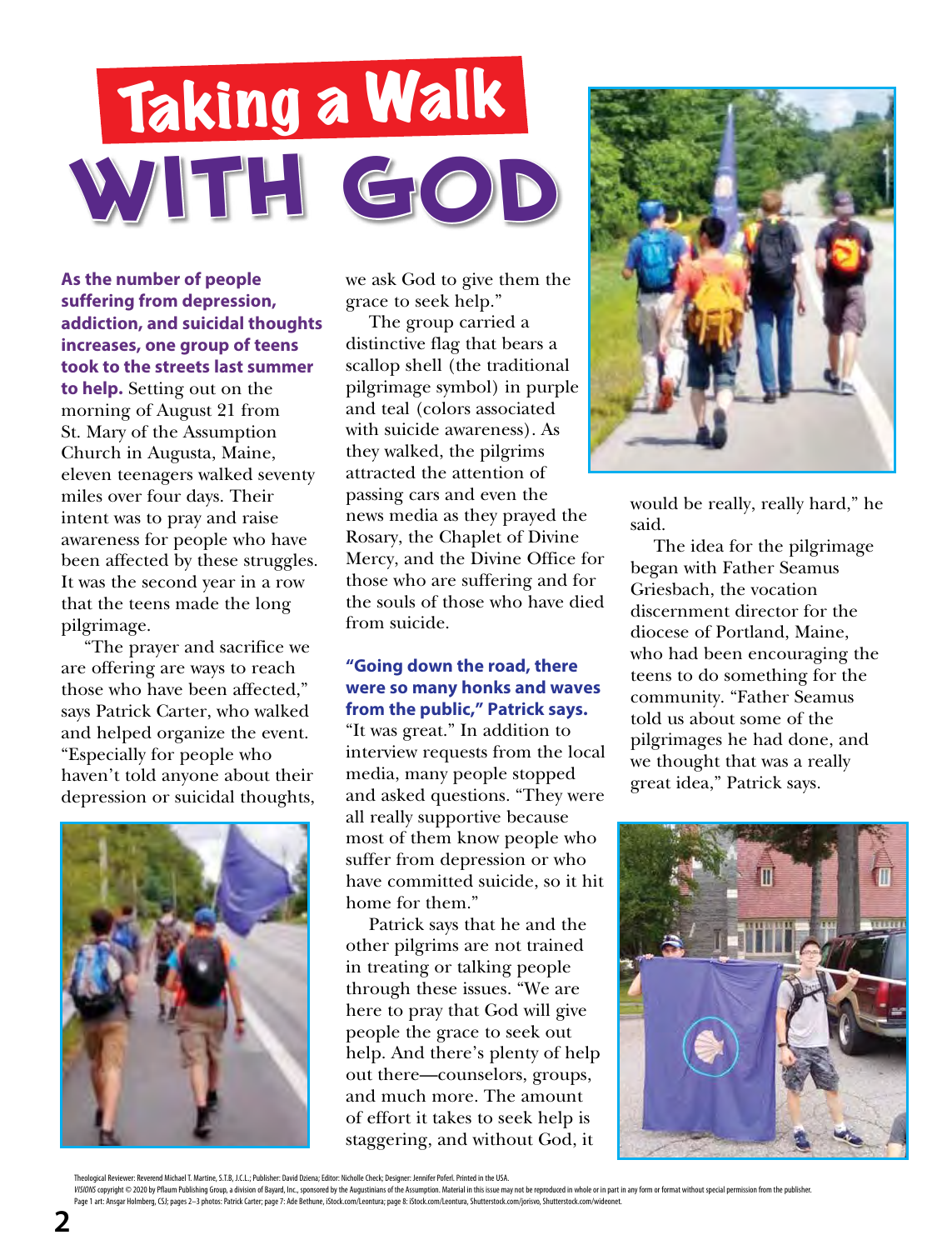

**Once the teens decided to make a pilgrimage, the next step was choosing a purpose, Patrick says.** "We thought and prayed about it for quite a while." After one of the teens' moms suggested the issues, Patrick says that everyone agreed. "Many of us have friends who have suffered from depression, addiction, and suicidal thoughts," he explains.

The group covered twentyone miles each day. Along the way, the group relied on community support and camped out on the front lawns of friends who live along the route. "We asked if they would be able to provide dinner and breakfast for us. All of them said yes, so we had wonderful meals that kept us going throughout the day." A support vehicle loaded with food and water met the teens at various locations along the route.

#### **Support even came in from**

**strangers.** "The number of people who stopped and donated food or water or money to our cause was just amazing," Patrick says.

One of the most eyeopening experiences for the teens was discovering how they could rely on one another. "I was the one who ended up getting the most blisters, which was funny because I was the one planning the whole thing," Patrick says. "I've

always been the kind of guy who felt like he could do it all on his own, but when I was the one struggling and had guys encouraging me, or hanging back a little bit just to talk, it made me realize that in our faith we can't do it alone, no matter how hard we try. We have to have the support of our community. If it weren't for those other guys, I wouldn't have been able to make it the full seventy miles."

#### **For many of the pilgrims, every step on the journey was a test of their abilities.** Patrick says, "They didn't think they

could do the whole thing. But when they finished, they really discovered that with God, everything is possible."

The pilgrimage ended with a Mass at St. John's Catholic Church in the city of Bangor. Patrick says they were all tired but they couldn't keep from smiling. "You're just so full of joy and happiness because you know that God was with you the whole time and because of all the people you helped along the way. It makes the sacrifice and the pain so worth it."

## **Do you like to hike?** Maybe

a pilgrimage is right for you. You don't necessarily have to walk seventy miles, but whatever distance you choose, Patrick, who is now a student at the University of Maine in Augusta, has a word of advice: plan. "Make sure everything is planned out completely, and know your route well. Even if you don't think about it, bathroom breaks are very important! Make sure that there are as few surprises as possible, but leave the rest up to God."

**Not a walker?** That's OK. Patrick says there are lots of other things you can do. "We really need young people to take the initiative and show the love that the Church offers." He encourages anyone with ideas for evangelizing or helping others to try it out. "It doesn't matter how young you are. If you work at it, and it is a good idea that will really help people, God will be with you. It will come to fruition."

**"** <sup>T</sup>AL<sup>k</sup> **"**

1 **What was the most surprising thing Patrick and others discovered along the way of their pilgrimage?**

2 **Think of something surprising you have discovered about your faith recently. What was it and how did you feel about it?**

3 **How can you tell if someone is struggling with depression? Together with your class, discuss ways you can help someone who is suffering.**

**3**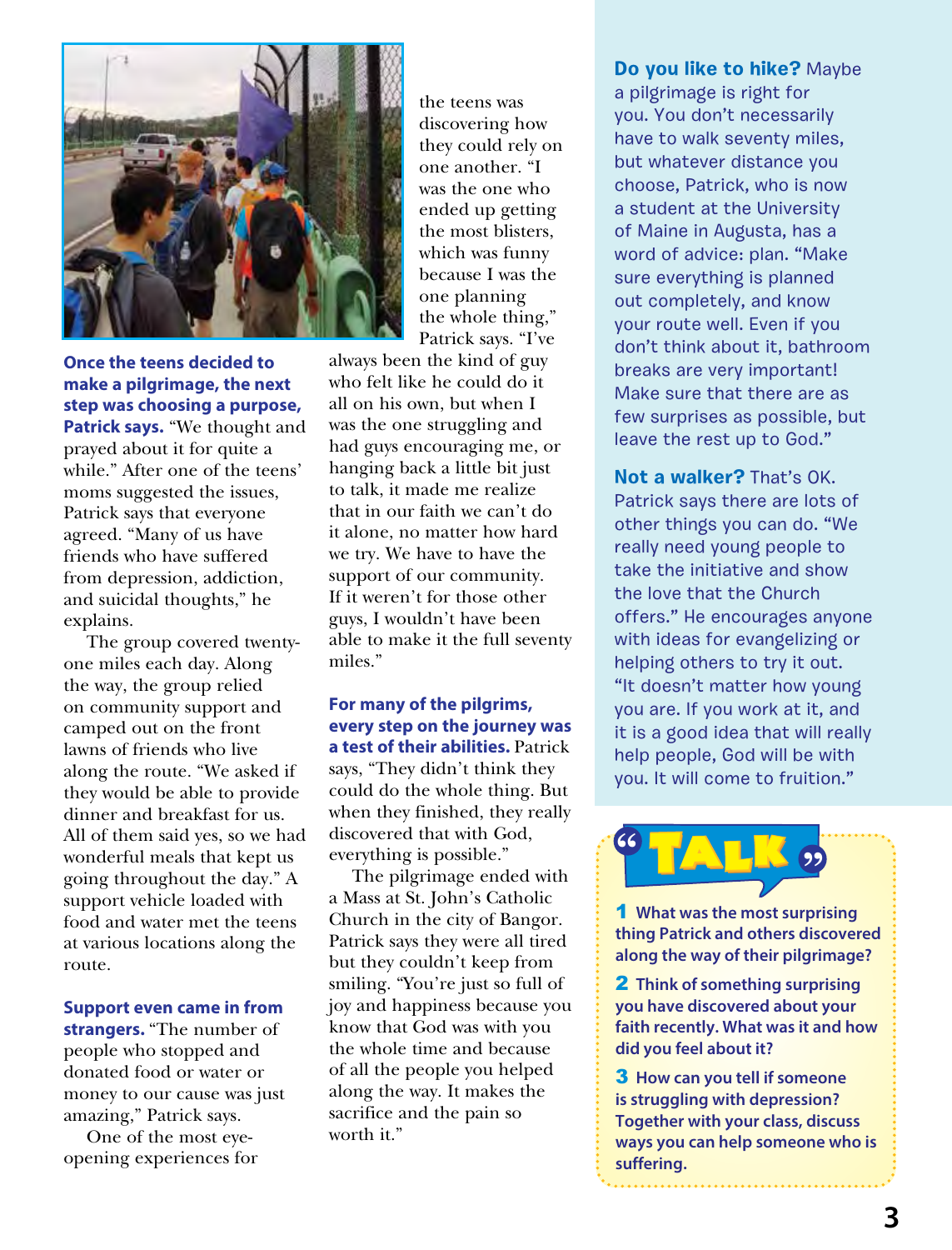SUNDAY GOSPEL bread, blessed it, broke the bread,

**3rd Sunday of Easter Luke 24:13–35**

## **Jesus' Friends Recognize Him**

**Narrator 1:** On the first day of the week, Cleopas and another disciple of Jesus made their way to a village named Emmaus, seven miles from Jerusalem. As they walked, they discussed all that had happened to Jesus. Jesus came near and began to walk along with them. However, they didn't recognize him.

**Jesus:** What are you discussing?

**Cleopas:** Are you the only person in Jerusalem who does not know the things that went on there these past few days?

**Jesus:** What sort of things?

**Disciple 1:** Everything that had to do with Jesus of Nazareth. He was a prophet powerful in word and deed in the eyes of God and all the people. Our chief priests and leaders delivered him up to be condemned to death and crucified him. We were hoping that he was the one who would set Israel free.

**Cleopas:** Not only that, but today, the third day since these things happened, some women of our

group brought us astonishing news. They went to the tomb before dawn but couldn't find Jesus' body. They came back saying they had seen a vision of angels who declared he was alive. Some of our friends went to the tomb and found it to be just as the women said. But they did not see Jesus.

**Jesus:** What little sense you have! How slow you are to believe all that the prophets have announced! Did not the Messiah have to undergo all this so as to enter into his glory?

**Narrator 2:** Then, beginning with Moses and all the prophets, Jesus interpreted for them every passage of Scripture that referred to him. They neared the village to which the two were going, and Jesus acted as if he were going farther.

**Disciple 1:** Stay with us. It is nearly evening—the day is practically over. **Narrator 1:** So Jesus went in to stay with them.

**Narrator 2:** When he had seated himself with them to eat, he took

and gave it to them. With that, their eyes were opened, and they recognized Jesus, who then vanished from their sight.

**Cleopas:** Were not our hearts burning inside us as he walked with us and explained the Scriptures?

**Narrator 1:** The two got up immediately and returned to Jerusalem, where they found the Eleven and the rest of the company assembled.

**Disciple 2:** The Lord has been raised!

**Disciple 3:** It is true! He has appeared to Simon Peter.

**Narrator 2:** Then they told everyone what had happened on the road and how they recognized Jesus in the breaking of bread.



1 **How do his followers recognize Jesus?** 

**live close to us?** 

**" "**

2 **Jesus comforts his** 

**friends by sharing Scripture and breaking bread. In what ways do you feel close to God when you receive** 

2 **What songs about Jesus' new life do you especially like?** 

3 **What customs in your parish church express our joy about Jesus' Resurrection?** 

1 **How do we remain close to friends and family who are not able to** 

. . . . . . . . . . . . . . . . . .

and DOCTRINE

## **Jesus Is Always with Us**

The Risen Jesus is present with us in words, actions, and people. Jesus is present in the actions of the sacraments. Jesus welcomes us into his family in Baptism, seals us with the Spirit in Confirmation, shares his love in the Eucharist, and forgives our sins in Penance and Reconciliation.

At Mass, the bread and wine become the Body and Blood of Jesus through the power of the Holy Spirit.

Jesus is present in the person of the priest who celebrates the Eucharist, in the Word (the Bible), and in the assembly gathered to pray in his name. Jesus is present whenever two of us gather to pray in his name. "The Church is the Body of Christ" (*CCC*, 805).



**Holy Communion at Mass?**  In this Sunday's Gospel, Jesus shares the Scriptures with his disciples. The Scriptures are there for us to learn from and to share with others. Turn to pages 16–17 in *What the Church Believes and Teaches*. Work through the three situations in the "What Do You Say?" activity.

**Connecting GOSPEL** Connecting GOSPEL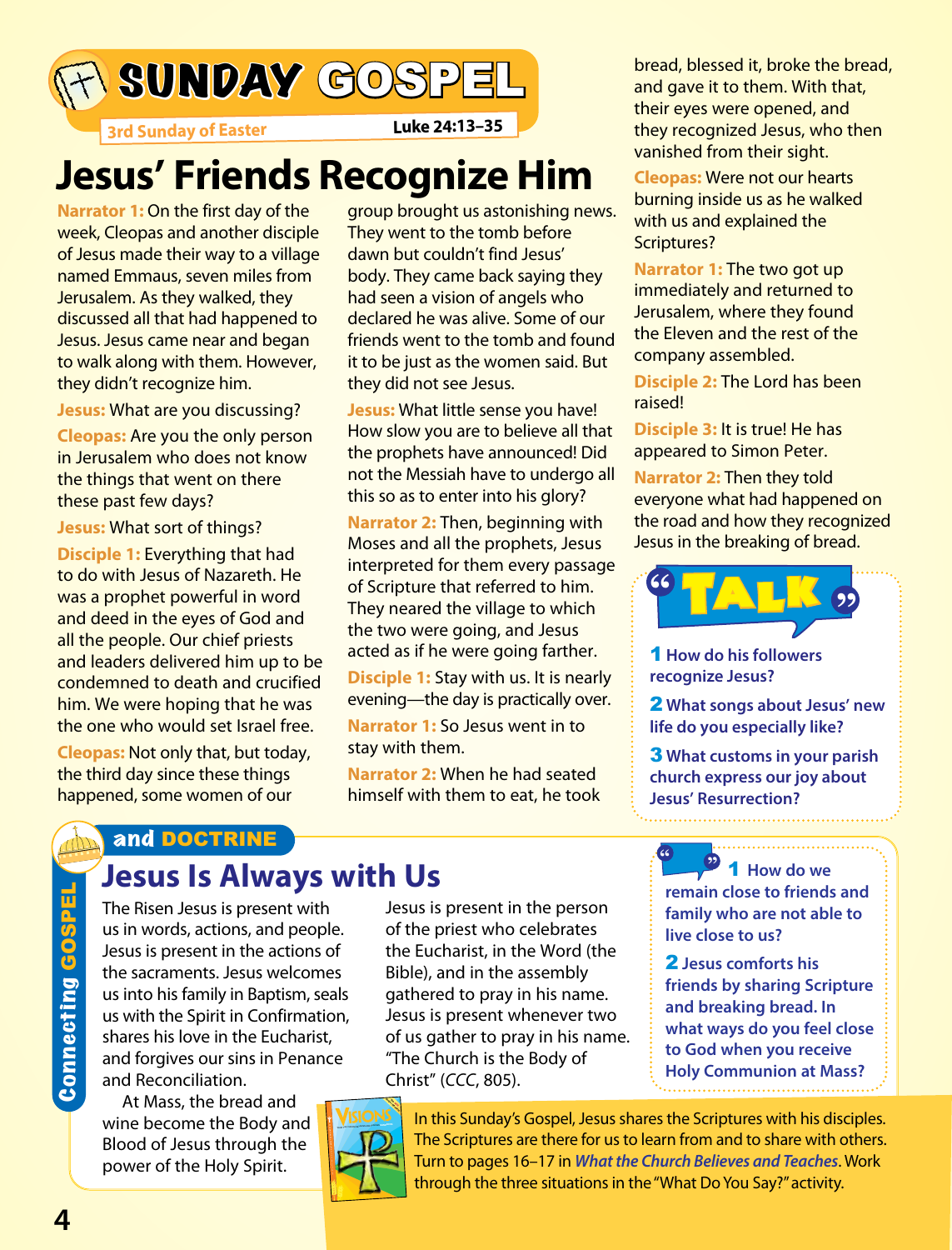## **Why Do Catholics Go to Mass?**

**C**atholics go to Mass because we believe that we meet Jesus there. Every Sunday, we become the Body of Christ, the community of Jesus' followers.

When Jesus was with his friends at their Last Supper before his Passion, Death, and Resurrection, he shared bread and wine with them. "He took the bread, said the blessing, broke it, and gave it to them, saying, 'This is my body, which will be given for you; do this in memory of me.' And likewise the cup after they had eaten, saying, 'This cup is the new covenant in my blood, which will be shed for you'" (Luke 22:19–20).

Cleopas and his friend, whom we meet in this Sunday's Gospel, had forgotten these words until the stranger broke the bread and passed it to them. Cleopas

**What is a way you participate in the Mass in your parish?**  Put a **√** by ways you are **involved now. What ways would you like to be involved? Put an X by a way or ways you will be involved by this time next year.**

**Attend Sunday Mass Attend daily Mass Train as an altar server Sing in the choir Volunteer to be an usher** n **Read at Mass Play an instrument Bring up the gifts n** Distribute Communion **n** Teach religion class **N** Write petitions **Decorate the church** 

nudged his friend and said, "That's Jesus!" They recognized Jesus in the familiar action of breaking bread and sharing it.

**A**t **Mass**, we read Scripture and break bread and share it, just as Cleopas, his friend, and the stranger did. We believe that we meet Jesus in this action. "Christ is always present in His Church, especially in her liturgical celebrations," Catholic bishops from all over the world wrote at the Second Vatican Council. He is present in the Eucharist, in the sacraments, in his words, and "when the Church prays and sings, for He promised: 'Where two or three are gathered together in my name, there am I in the midst of them' (Matthew 18:20)" (*Constitution on the Sacred Liturgy*, 7).

Many other Christian denominations do not attach the same importance to the regular celebration of the Eucharist as Catholics do. It is part of the family tradition of Catholics to go to Mass. Many people even attend Mass daily. Some go because it is a time of quiet and prayer in their day. For others, the small faith community that gathers for daily Eucharist is important. Celebrating the Eucharist unites us with Catholics all over the world, as well as with those who have lived before us.

**W**e can pray the Rosary by ourselves. We can meditate by ourselves. But we can't celebrate the Mass by ourselves. When Jesus said, "Do this in memory of me," he meant "Whenever you

gather together to break the bread and share it, remember me." We always celebrate the Eucharist together. Every person is important and helps make the celebration happen.

Our Catholic

**FAI H** 

## FAITH WORD I **Catholic**

**MASS Another name for the Eucharist. The Mass is the Church's central act of public worship. At Mass, Christ's sacrifice on the Cross and his Resurrection are made present to us in the Sacrament of the Eucharist.** 

**What kind of community do you experience at Sunday Mass? At Mass in your school or youth group?** 

\_\_\_\_\_\_\_\_\_\_\_\_\_\_\_\_\_\_\_\_\_\_\_\_\_\_\_\_\_ \_\_\_\_\_\_\_\_\_\_\_\_\_\_\_\_\_\_\_\_\_\_\_\_\_\_\_\_\_ \_\_\_\_\_\_\_\_\_\_\_\_\_\_\_\_\_\_\_\_\_\_\_\_\_\_\_\_\_ \_\_\_\_\_\_\_\_\_\_\_\_\_\_\_\_\_\_\_\_\_\_\_\_\_\_\_\_\_

**What would make the Mass more an experience of community for you?**

\_\_\_\_\_\_\_\_\_\_\_\_\_\_\_\_\_\_\_\_\_\_\_\_\_\_\_\_\_ \_\_\_\_\_\_\_\_\_\_\_\_\_\_\_\_\_\_\_\_\_\_\_\_\_\_\_\_\_ \_\_\_\_\_\_\_\_\_\_\_\_\_\_\_\_\_\_\_\_\_\_\_\_\_\_\_\_\_ \_\_\_\_\_\_\_\_\_\_\_\_\_\_\_\_\_\_\_\_\_\_\_\_\_\_\_\_\_

**Have you ever gone to daily Mass? Make a commitment to attend daily Mass this summer, even if only for a short period of time. Find out what you can learn about the Eucharist from participating every day.**

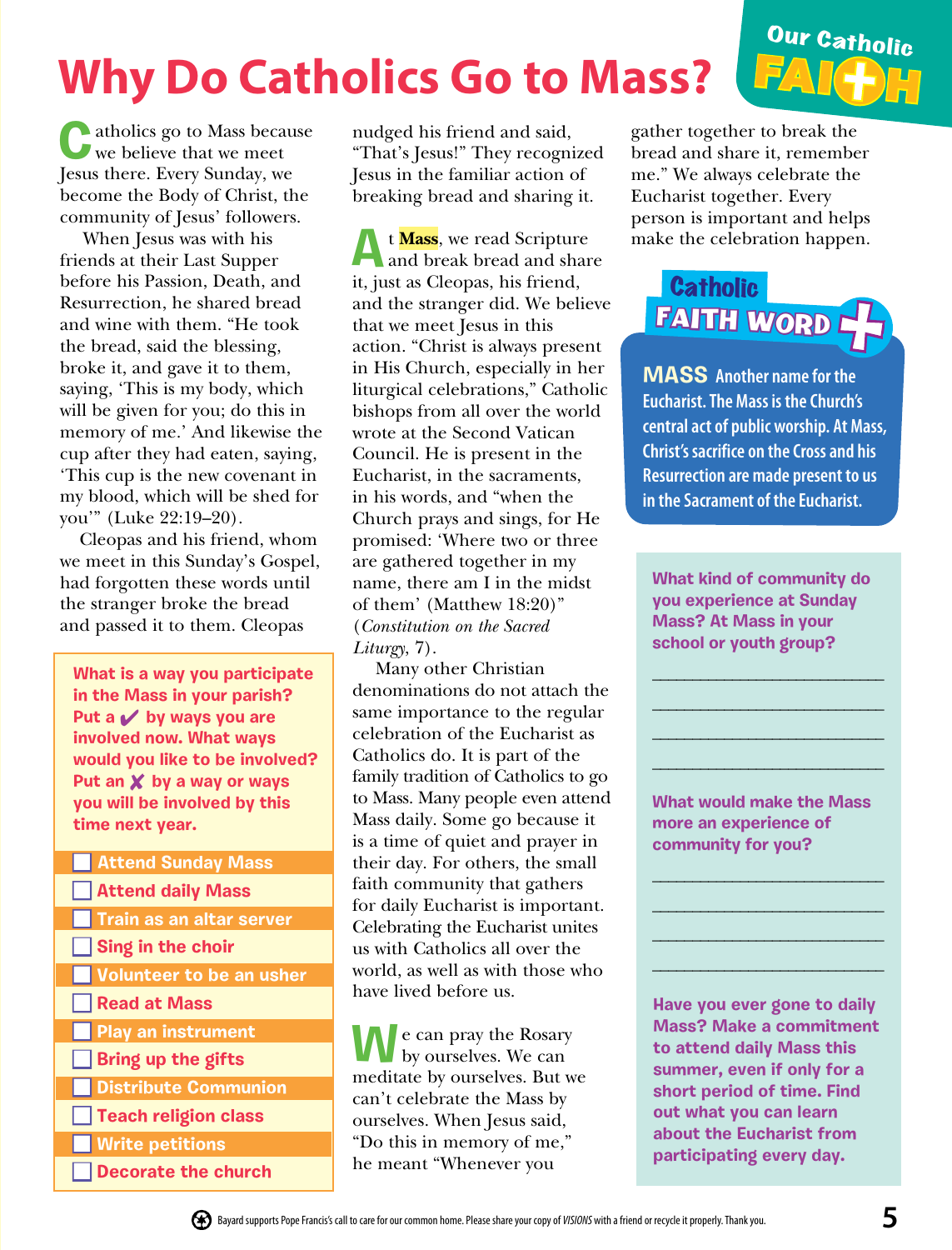## **Saint Paul's Missionary Travels**

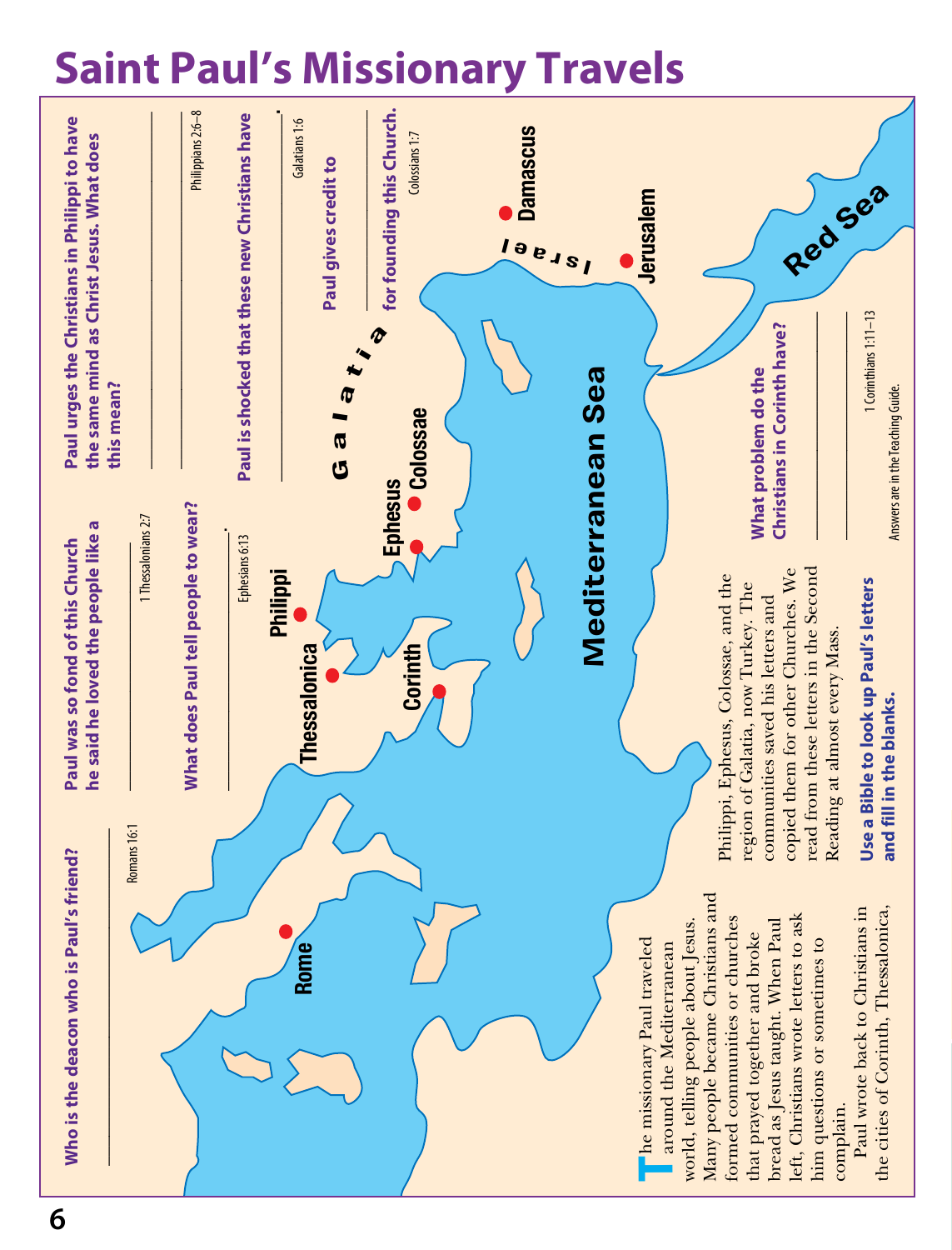## **Scripture Study and Emmaus Walk**



**Prepare to take an** Emmaus walk like the two disciples in Sunday's Gospel.

Cut out the four question cards at the bottom of the page. Fold them or put them in envelopes or in your pocket. Then work together in groups of four to write responses to the questions on pages 7 and 8.

Find a partner and take an Emmaus walk around your church or school block. Every few minutes, one person reads one of the questions, and the other person answers. Walk a little between questions.

. **.** 

**What surprises Cleopas when the stranger asks what they are talking about?**

\_\_\_\_\_\_\_\_\_\_\_\_\_\_\_\_\_\_\_\_\_\_\_\_\_\_\_\_\_\_\_\_\_\_\_\_ \_\_\_\_\_\_\_\_\_\_\_\_\_\_\_\_\_\_\_\_\_\_\_\_\_\_\_\_\_\_\_\_\_\_\_\_ \_\_\_\_\_\_\_\_\_\_\_\_\_\_\_\_\_\_\_\_\_\_\_\_\_\_\_\_\_\_\_\_\_\_\_\_ \_\_\_\_\_\_\_\_\_\_\_\_\_\_\_\_\_\_\_\_\_\_\_\_\_\_\_\_\_\_\_\_\_\_\_\_

**Why do Cleopas and the other disciple leave Jerusalem and walk home to Emmaus?**

\_\_\_\_\_\_\_\_\_\_\_\_\_\_\_\_\_\_\_\_\_\_\_\_\_\_\_\_\_\_\_\_\_\_\_\_\_\_\_\_\_\_



**What do you imagine the two disciples are saying as they walk along?**

**Who were the women who went to the tomb? What did they find? Read Luke 24:1—11. Why don't Jesus' disciples believe them?**



**Who were the women who went to the tomb? What did they find?** Why don't Jesus' disciples believe the women?

WHY DO CLEOPAS AND THE OTHER DISCIPLE **LEAVE JERUSALEM AND WALK HOME** TO EMMAUS?

**What SURPRISES Cleopas when the STRANGER ASKS what they are talking about?**

يمــ

 $\prec$